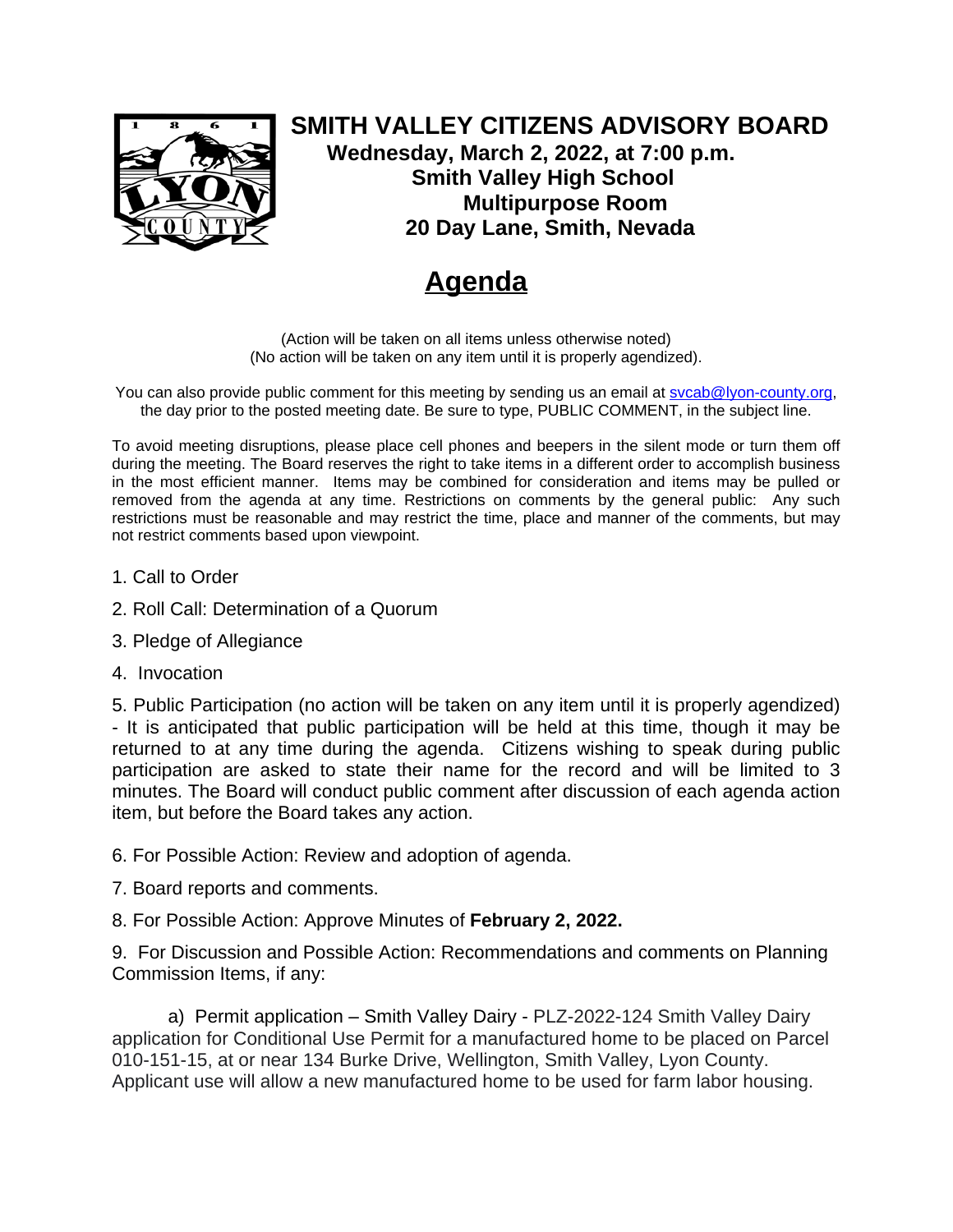10. For Discussion and Possible Action: Discussion of next meeting date of April 6, 2022.

## **RECESS TO CONVENE AS THE SMITH VALLEY CEMETERY BOARD**

11. Public Participation**:** It is anticipated that public participation will be held at this time, though it may be returned to at any time during the agenda. Citizens wishing to speak during public participation are asked to state their name for the record, spell it, and will be limited to 3 minutes. The Smith Valley Cemetery Board will conduct public comment after discussion of each agenda action item, but before the Smith Valley Cemetery Board takes any action.

12. For Possible Action: Appoint cemetery director.

13. For Possible Action: Announcement of cleanup day(s) prior to Memorial Day on May 30, 2022.

14. Public Participation**:** It is anticipated that public participation will be held at this time, though it may be returned to at any time during the agenda. Citizens wishing to speak during public participation are asked to state their name for the record, spell it, and will be limited to 3 minutes.

## **ADJOURN TO RECONVENE AS THE SMITH VALLEY ADVISORY BOARD**

15. Information Only: County Manager (No Action will be taken) – Jeff Page, Lyon County Manager, with Introduction of Hudbay Minerals, along with setting up the ground rules regarding the presentation, order, and other information on public participation.

16. For Presentation and Information Only: Presentation by HudBay Minerals on their possible operation in Lyon County.

**This will be an information item only on the SV Citizens Advisory Board agenda. No action will be taken**. Anticipated attendees will be Andre Lauzon, Hudbay Chief Operating Officer, Javier Del Rio, Hudbay Vice President, Matt Bingham, Director of Legal, and Jerry Bustamante, Community Relations Manager.

17. Limited Public Participation**:** It is anticipated that public participation will be held at this time as a question and answer period regarding the presentation of Hudbay Minerals. Citizens wishing to speak during public participation are asked to state their name for the record, spell it, and will be limited to 2 minutes. Questions directed to Hudbay Minerals may also be submitted prior to the meeting by sending an email to [jerry.bustamante@hudbayminerals.com](mailto:jerry.bustamante@hudbayminerals.com)